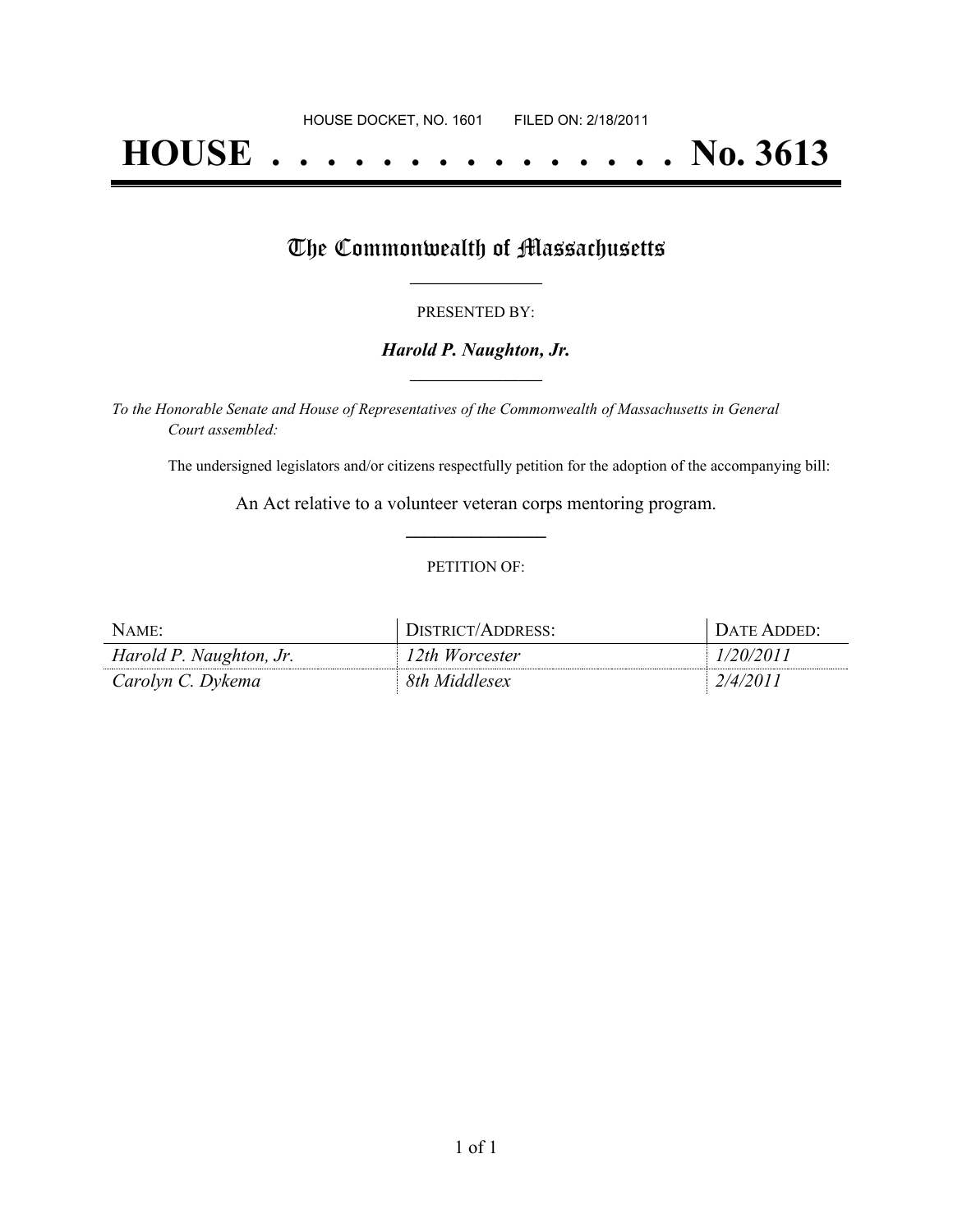### HOUSE DOCKET, NO. 1601 FILED ON: 2/18/2011

## **HOUSE . . . . . . . . . . . . . . . No. 3613**

By Mr. Naughton of Clinton, a petition (accompanied by bill, House, No. 3613) of Harold P. Naughton, Jr. and Carolyn C. Dykema for legislation to establish a veteran mentoring pilot program at certain higher educational institutions to assist veterans in adjusting to civilian life. Veterans and Federal Affairs.

### The Commonwealth of Massachusetts

**\_\_\_\_\_\_\_\_\_\_\_\_\_\_\_ In the Year Two Thousand Eleven \_\_\_\_\_\_\_\_\_\_\_\_\_\_\_**

An Act relative to a volunteer veteran corps mentoring program.

Be it enacted by the Senate and House of Representatives in General Court assembled, and by the authority *of the same, as follows:*

| $\mathbf{1}$ | SECTION 1. The President of University of Massachusetts System (UMASS) including                    |
|--------------|-----------------------------------------------------------------------------------------------------|
| 2            | the Chancellors of the University of Massachusetts-Amherst and the University of                    |
| 3            | Massachusetts-Lowell, and the Presidents of Bridgewater State (BSC) and Salem State (SSC)           |
| 4            | Colleges may establish a veteran mentoring pilot program at their respective institutions to assist |
| 5            | veterans who are attending the University in adjusting to civilian life in all facets including     |
| 6            | educational, financial and emotional. The pilot program should also give non-veteran students       |
| 7            | the opportunity to learn the value of service from veteran students and volunteer veteran           |
| 8            | mentors.                                                                                            |
| 9            | SECTION 2. The primary purpose of the program is to provide veteran students with                   |
| 10           | much needed independent support, advice and guidance by a mentor in order to help their             |
| 11           | academic goals; improve their interpersonal relationships on campus; increase their retention;      |
| 12           | and provide access to student-service support. The secondary purpose would be to promote a          |
|              |                                                                                                     |